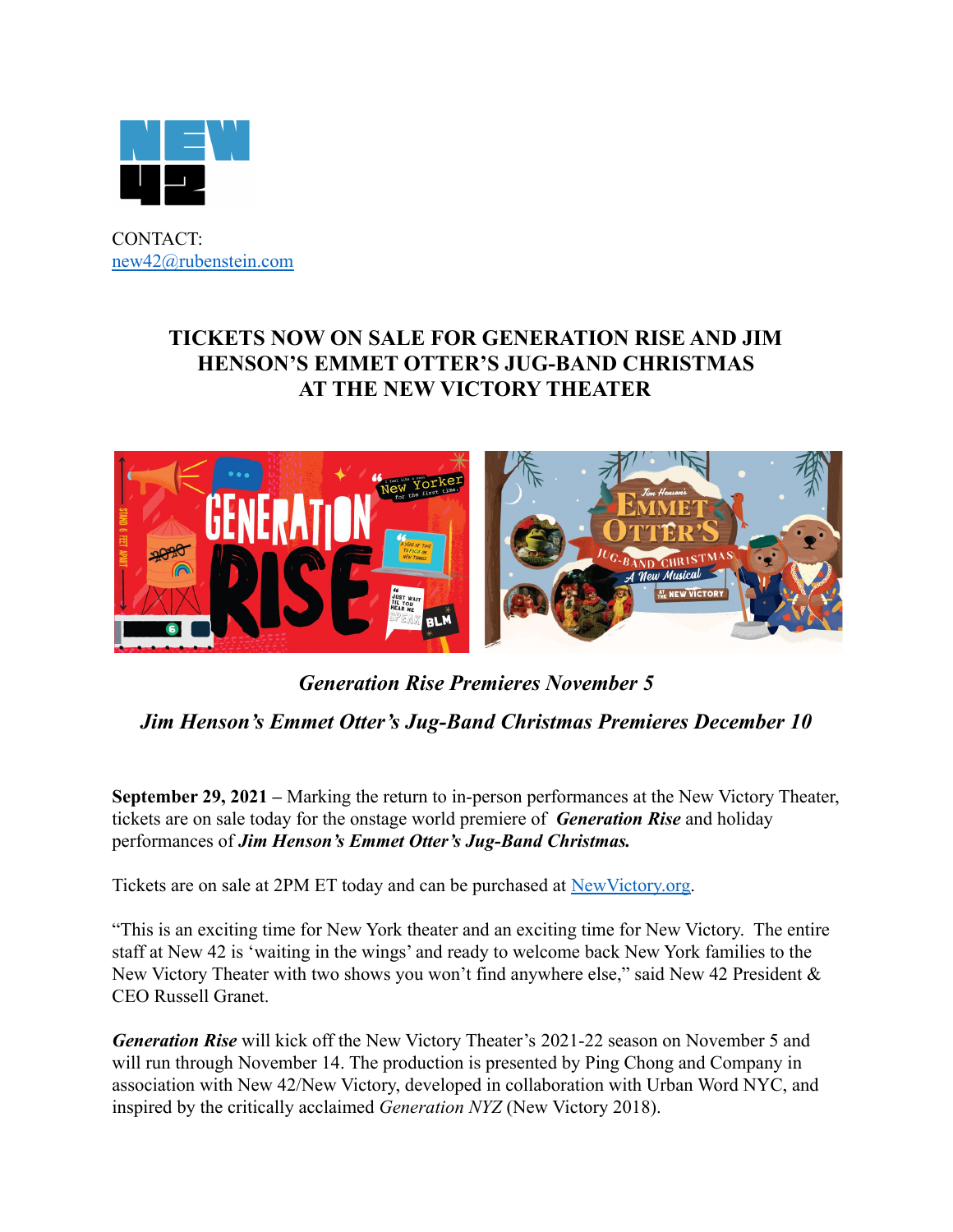Written and directed by Sara Zatz and Kirya Traber, *Generation Rise* is an interview-based production featuring Black, Latinx and Asian American teens from New York City telling their own stories and reflecting on their lives before, during and after 2020—a year of crisis and transformation.

New Victory will celebrate the holiday season with the New York City premiere of *Jim Henson's Emmet Otter's Jug-Band Christmas*, which will begin performances on December 10, 2021 and run until January 2, 2022.

Based on the book by Russell and Lillian Hoban and Jim Henson's popular classic holiday special, the show follows Emmet Otter and his Ma as they enter a Christmas Eve talent contest hoping to win prize money to buy each other holiday gifts.

This stage adaptation by iTheatrics in association with The Jim Henson Company features a lovable mix of performers with puppet characters from the world-renowned Jim Henson's Creature Shop, with book by Timothy Allen McDonald and Christopher Gattelli and a toe-tapping score by Academy Award winner Paul Williams. The production will be directed and choreographed by Gattelli (Tony Award, *NEWSIES, Schmigadoon!*).

### **COVID-19 Safety Protocols**

At New Victory, the health and comfort of audiences, artists and staff is of highest priority. New Victory performances will play at a reduced capacity with social distancing. All productions will be performed without an intermission to avoid crowding in common spaces. New Victory will also offer the opportunity for audiences to stream the season in their homes.

In addition to upgraded air-filtration and increased sanitation, all New Victory staff will be fully vaccinated and wearing masks at all times. Masks are required for everyone, regardless of vaccination status, and must be worn at all times.

Guests ages 12 and older must provide proof of full vaccination to attend a performance at the New Victory Theater. Guests under the age of 12 must provide proof of a negative Covid-19 PCR test taken within 72 hours of your performance start time or a negative Covid-19 antigen test taken within six hours of your performance start time and must be accompanied by an adult who meets the above requirements.

The nonprofit continues to monitor and follow guidelines and recommendations from the Center for Disease Control (CDC) and New York State Department of Health for the venue's development and refinement of Covid-19 safety practices and policies. The latest on safety guidelines are detailed at [NewVictory.org/Covid-19](http://newvictory.org/covid-19).

### **About New Victory Theater**

The New Victory opens new worlds to young people and families through extraordinary performances, education and engagement programs. Bringing kids to the arts and the arts to kids since 1995, this nonprofit theater has become a standard-bearer of quality performing arts